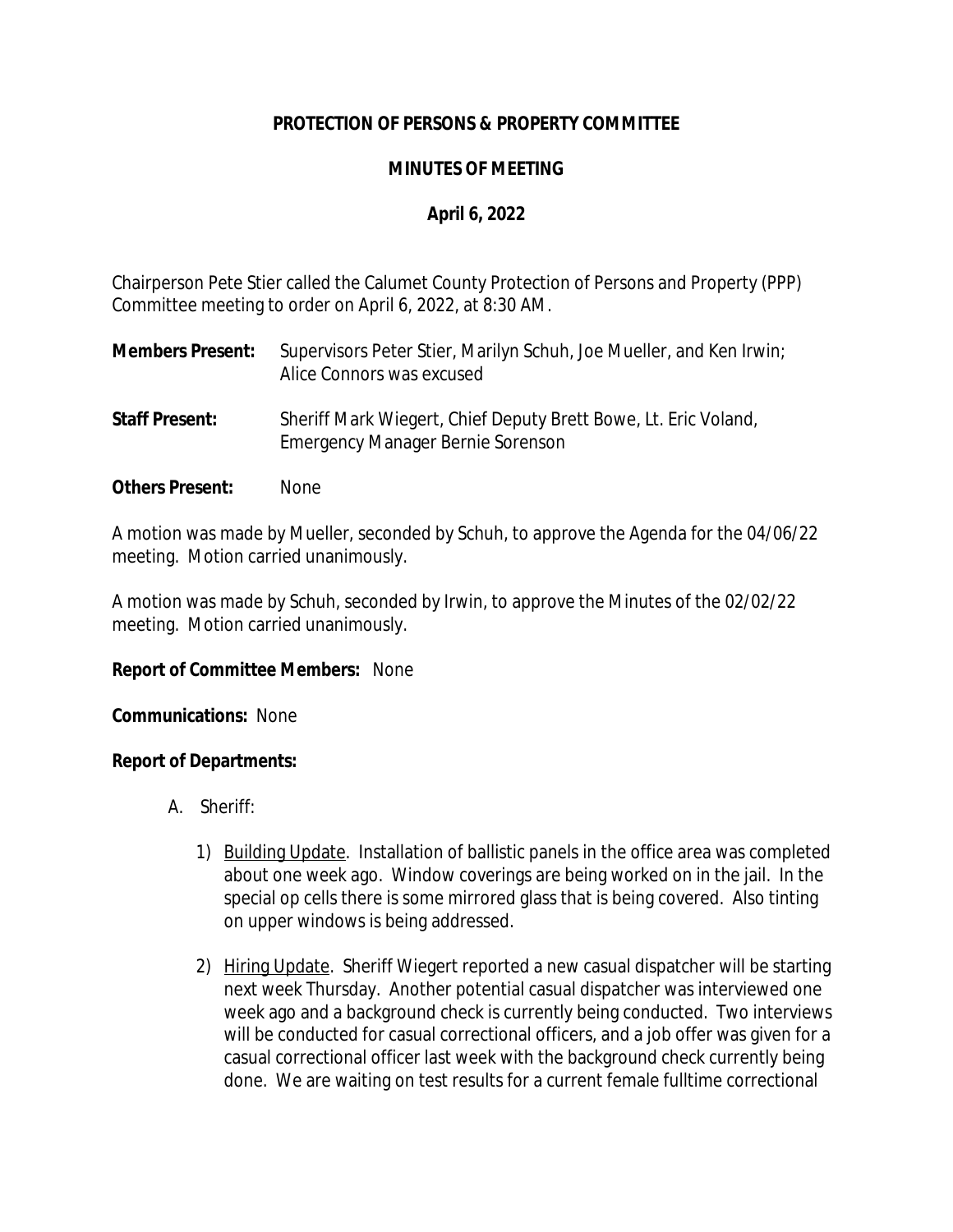officer. There is an open patrol position due to a deputy leaving to go to Adams County. Applications for this position are open for another week and a half.

- 3) Drone Program Update. Sheriff Wiegert reported two drone operators got their license last week with the third drone operator going next week for their license. After all three have their licenses, they will start with practicing to become accustomed to using the drone. We are currently working with the county on insuring the drone. Wiegert indicated within the next month, the drone program should be up and running.
- 4) Safe Exchange Parking. Sheriff Wiegert indicated he is working on getting some signage up in front of our building for one parking stall to have safe exchange parking, which is on camera. Wiegert said this will be advertised to the public for their use to feel a sense of security in making exchanges for online purchases. Another use could be for child exchanges.

Sheriff Wiegert also mentioned Amanda is spending a lot of time working on a number of open records requests in the Avery case. Wiegert indicated he received a subpoena for a civil case going on between a Manitowoc officer and Netflix. Our department's involvement is due to being the holder of records.

Sheriff Wiegert acknowledged Marilyn Schuh's retirement and thanked her for her personal support and support of the department as a member of the PPP Committee and County Board.

- B. Lieutenant (Patrol):
	- 1) Patrol Report. Lt. Voland gave a quarterly traffic summary. He noted there were 682 traffic warnings, 310 traffic citations, and 34 ordinance violations. Voland noted there were 12 OWI arrests; however, there were some unique circumstances. One arrest involved a passenger under 16 years of age, another armed while intoxicated, and two involved controlled substances. Voland also noted there was an overdose death last month and the investigators and MEG Unit made an arrest three days after the death.

Lt. Voland reported on the department's Wellness Committee, which is a committee of employees in the department that work for promoting the mental health of co-workers. He noted six people attended a two-day Peer-to-Peer Wellness Training.

Lt. Voland shared the department's Facebook page. He indicated the goal is to post something once a week, to interact, and to recognize giving back to the community.